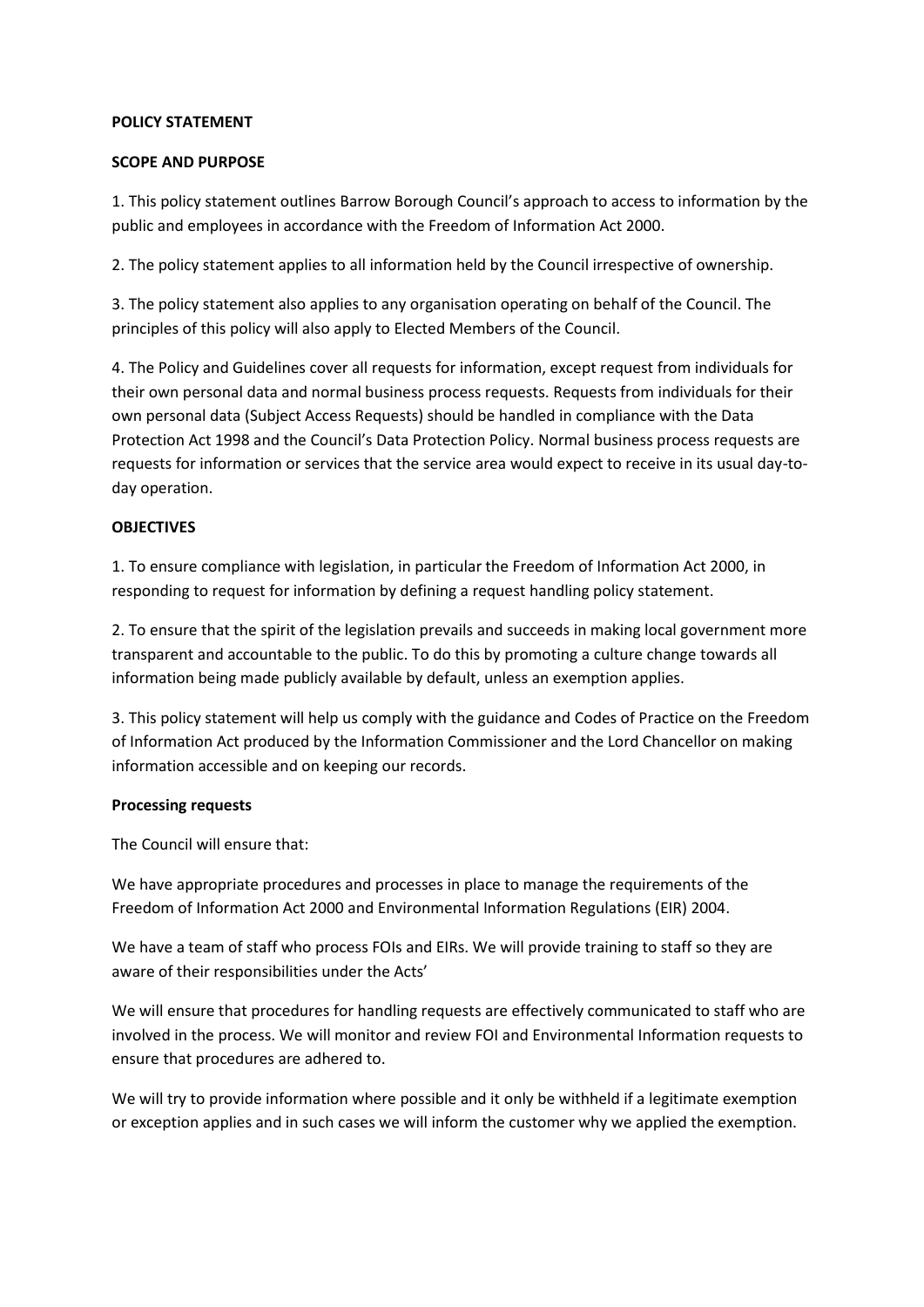# **FOIs**

Requests under FOI must be in writing, giving a name and give an address to which the authority can reply. This can be a postal or email address, plus a description of the information sought. A response must be provided by the Council within 20 working days.

The Freedom of Information Act imposes a statutory limit on the amount that can be spent on locating and extracting the information required to answer a request. This limit is currently set at £450, which the legislation says is equivalent to 18 hours of staff time.

# **EIRs**

Requests under the EIR's do not have to be in writing, however a name and address for correspondence will still need to be provided. We will encourage written requests wherever possible to clarify the information that is required A response should be provided within 20 working days, if we require an extension to this we will inform you.

The information specifically covered by EIR is:

1. The state of the elements of the environment, such as air and atmosphere, water, soil, land, landscape and natural sites including wetlands, coastal and marine areas, biological diversity and its components. Including genetically modified organisms and the interaction among these elements.

2. Factors, such as substances, energy, noise, radiation or waste, including radioactive waste, emissions, discharges and other releases into the environment, affecting or likely to affect the elements of the environment referred to in 1.

3. Measures (including administrative measures), such as policies, legislation, plans, programmes, environmental agreements, and activities affecting or likely to affect the state of the elements and factors referred to above, and as well as measures or activities designed to protect those elements.

4. Reports on the implementation of environmental legislation.

5. Cost-benefit and other economic analyses and assumptions used within the framework of the measures and activities referred to above, and.

6. The state of human health and safety, including the contamination of the food chain, where relevant, conditions of human life, cultural sites and built structures in as much as they are or may be affected by the state of the elements of the environment or, through those elements by any factors or measures referred to above.

# **Complaints**

If a customer is unhappy with the way in which the Council has dealt with their request for information has been handled may ask for the matter to be reviewed, and all complaints should be sent to:

Freedom of Information

Barrow Borough Council